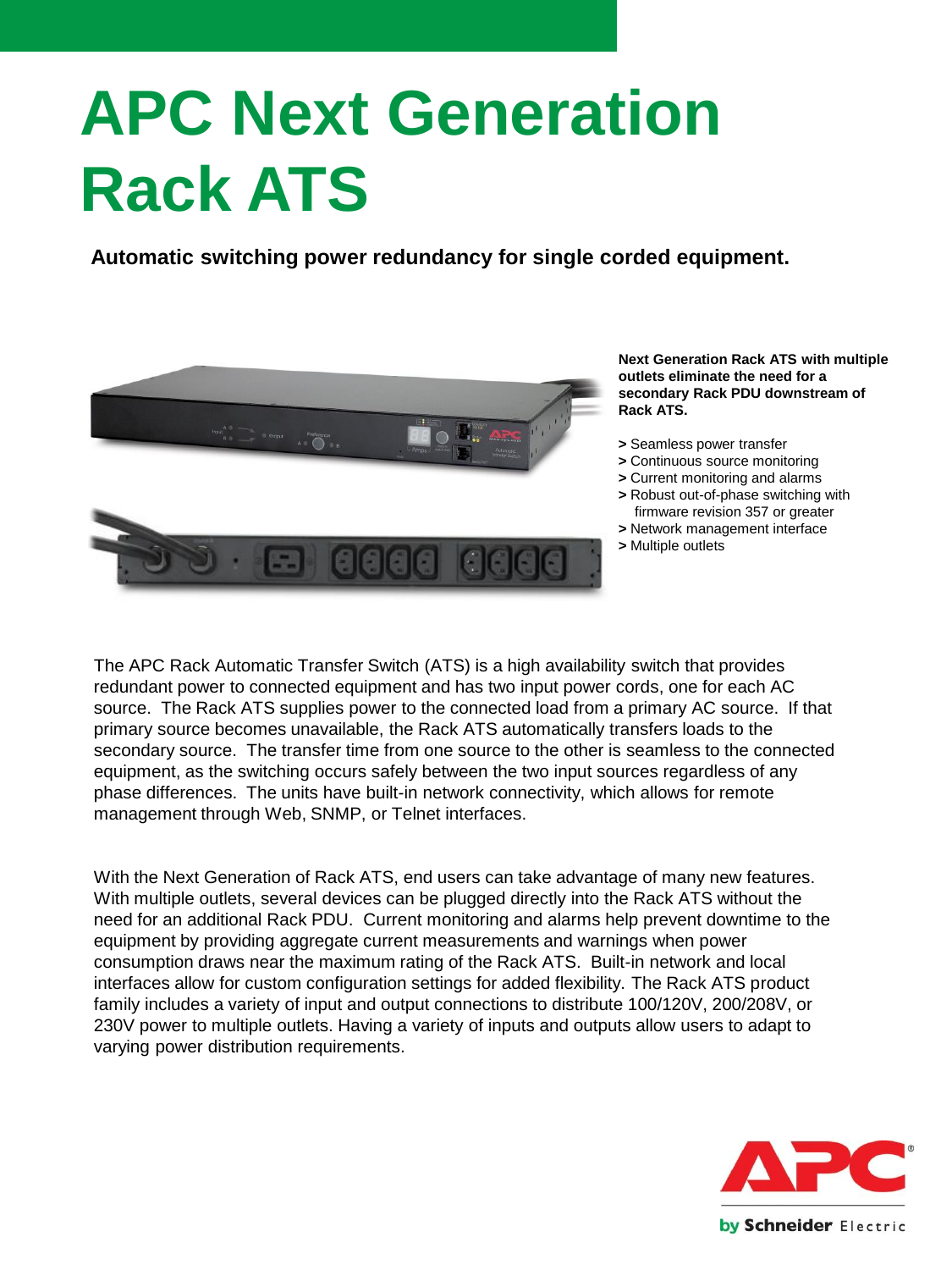## **Rack ATS Features**

#### **Front Panel interface**



#### **Seamless power transfer**

APC Rack ATS units switch power seamlessly to IT equipment. Per the ITI Curve, typical power supplies will operate 20ms after AC voltage drops to zero. The IEEE 1100-1999 standard also references the ITI curve. The SSI (Server System Infrastructure) standard recommends a hold-up time for power supplies to be a minimum of 21 ms for a voltage range of 100-240V.

APC Rack ATS units switch sources under these industry standard times. The switching time includes the time for the built-in intelligence to determine whether the voltage and frequency are in range. Any point of failure in the electronics does not cause a drop out of the output voltage because the unit incorporates redundancy of its electronic circuitry to avoid fault tolerance.

- 8 12ms typical
- 16ms max at 60 Hz when configured to high sensitivity
- **18ms max at 50 Hz when configured to** high sensitivity



#### Duration in Cycles (c) and Seconds (s)

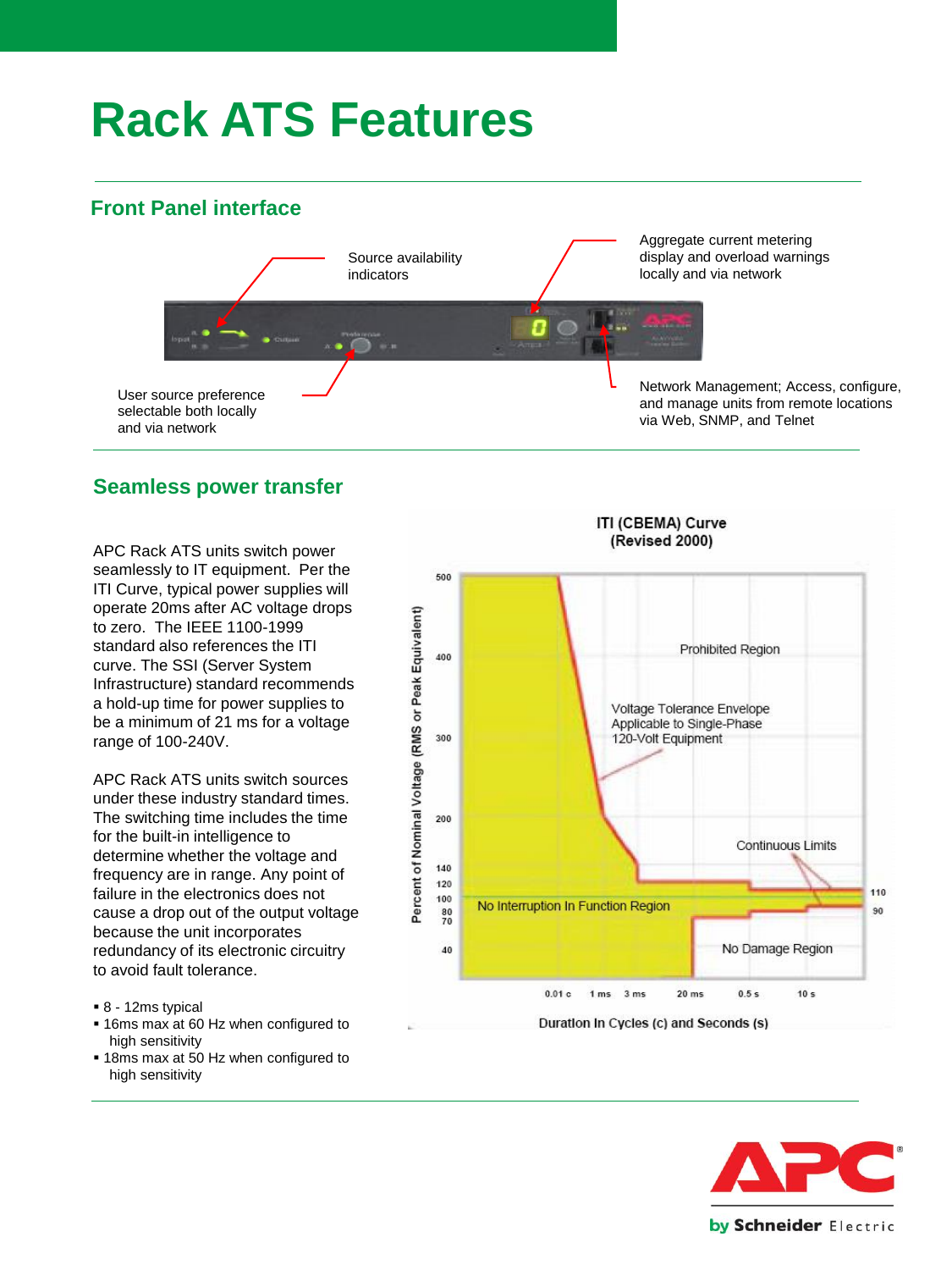### **Rack ATS Features**

#### **Robust out-of-phase switching**

To prevent relay welding, both hot and neutral lines are switched using a break-before-make system so there is no cross-connection of sources, regardless of the phase between sources.

- AC sources are isolated prior to switching outputs, eliminating the chances of relays welding at contacts
- **Sources can be up to 180 degrees out-of-phase**
- **\*\* Firmware revision 357 or greater must be installed \*\***



Normal Load]

Amps

Amps

Amps

16

 $12$ 

n

OK<br>Uniscked

#### **Current monitoring and alarms**

Current monitoring and alarms help prevent downtime by providing aggregate current measurements and warnings when power consumption draws near the maximum rating of the Rack ATS.

- **Aggregate current metering display**
- Overload warnings locally and via network
- Fully customizable settings

### **Continuous source monitoring**

With a built-in intelligent interface, APC Rack ATS units can monitor both sources for voltage and frequency fluctuation.

- "Real time" monitoring of input voltage and frequency
- Auto detection of nominal frequency
- User Configurable voltage and frequency range settings

**ATS Status** 

Selected Squrce iferred Soul<br>itch Status:<br>int Panel:

Source A selected,

**Load Management** 

Near Overload Warning:

Cancel

Low Load Warning:

State

teasure

Control **Event Count About ATS** 

Configuration

**Present Load** Load: 4.6 Amps |

**Thresholds** Overload Alarm:

Apply

#### **Network management interface**

User interface allows remote access to unit status and settings locally and remotely. Fully configurable menu options give users the flexibility to set unit options.

- Access via Web (ethernet), telnet (serial), and SNMP
- Compatible with APC InfraStruxure Management Devices
- Built in network management card